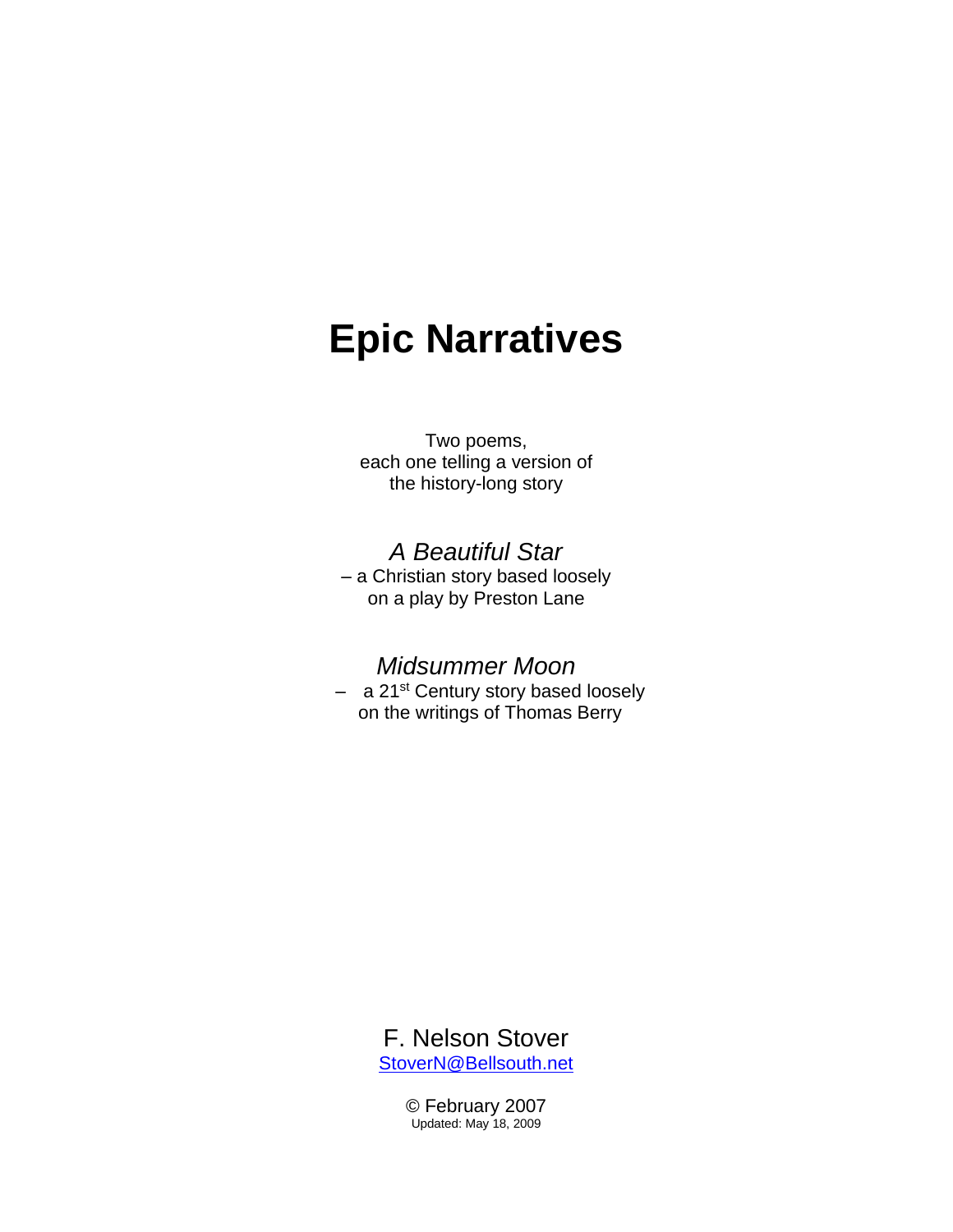## A Beautiful Star

Long before fish swam in the oceans or birds filled the skies with their outstretched wings, The Ever-Present All-Knowing One decided to have a creation, With his deep manly voice he separated the dark from the light; He commanded the sun to light the day and the moon to light the night. In a day, He created the Earth with its raging seas and majestic mountains; The rains watered the land, bringing life to the flowers and filling the rivers. All the animals were formed by His hands and set free to inhabit the Earth. From the dirt he shaped a man and blew the breath of life into his nostrils. On the seventh day, the Creator looked over his handiwork. Seeing Adam and Eve and the beautiful stars above their garden, He proclaimed, "This is Good!" All the angels and archangels served the Creator by keeping peace and harmony; The one who sought personal power and fame was banished to burn forever. Adam and Eve enjoyed their care-free life in the Garden of Eden Facing only one constraint: "Avoid eating fruit from the Tree of Knowledge." The angel who had been thrown into the perpetual fires took the form of a snake And he encouraged Eve to "take just one bite" of the forbidden fruit. Eve convinced Adam that he, too, need not really obey the only law they were given And both shared in partaking in the Knowledge of Good and Evil. The All-Seeing One spoke to the pair, reprimanding them in an inescapable voice And dooming them to a life of toil and pain outside the Garden, Proclaiming "You are Bad". Descendents of the couple evicted from the idyllic garden were fruitful and multiplied, They moved into cities and villages where commerce and religion flourished. Strife and corruption erupted as greed for goods and wealth increased, Though priests called for restraint from strife and compassion for the poor. The Voice from the Great Beyond called from the thunder clouds to Noah and his family Warning them to build an ark so that pairs of animals could survive the flood. Then 40 days and 40 nights of incessant rains flooded the land leaving nothing dry.

All the wicked people were washed from the face of the planet.

Remembering the dove which returned with the olive branch and the rainbow in the sky, The descendents of Noah would always remain assured of their God's promise That the "Good will be saved."

Abraham led his tribes from Ur of the Chaldees and provided both vision and leadership, But his favorite wife, Sarah, bore him no child to secure his lineage.

Though Sarah's age precluded childbirth, an angel appeared to her in the night To foretell the arrival of Abraham's long-awaited son.

Abraham prized his son above all else and doted him with favors and attention;

Until the Voice in the Winds called for the child to be sacrificed on the mountain.

Filled with remorse coupled with reluctant obedience, Abraham headed for the summit Carrying wood for the sacrificial fire and rope to bind his offering.

In the final moments before losing his beloved in the flames, a lamb appeared in the bushes And the ultimately faithful and obedient Abraham's son was spared –

For the obedient will be rewarded.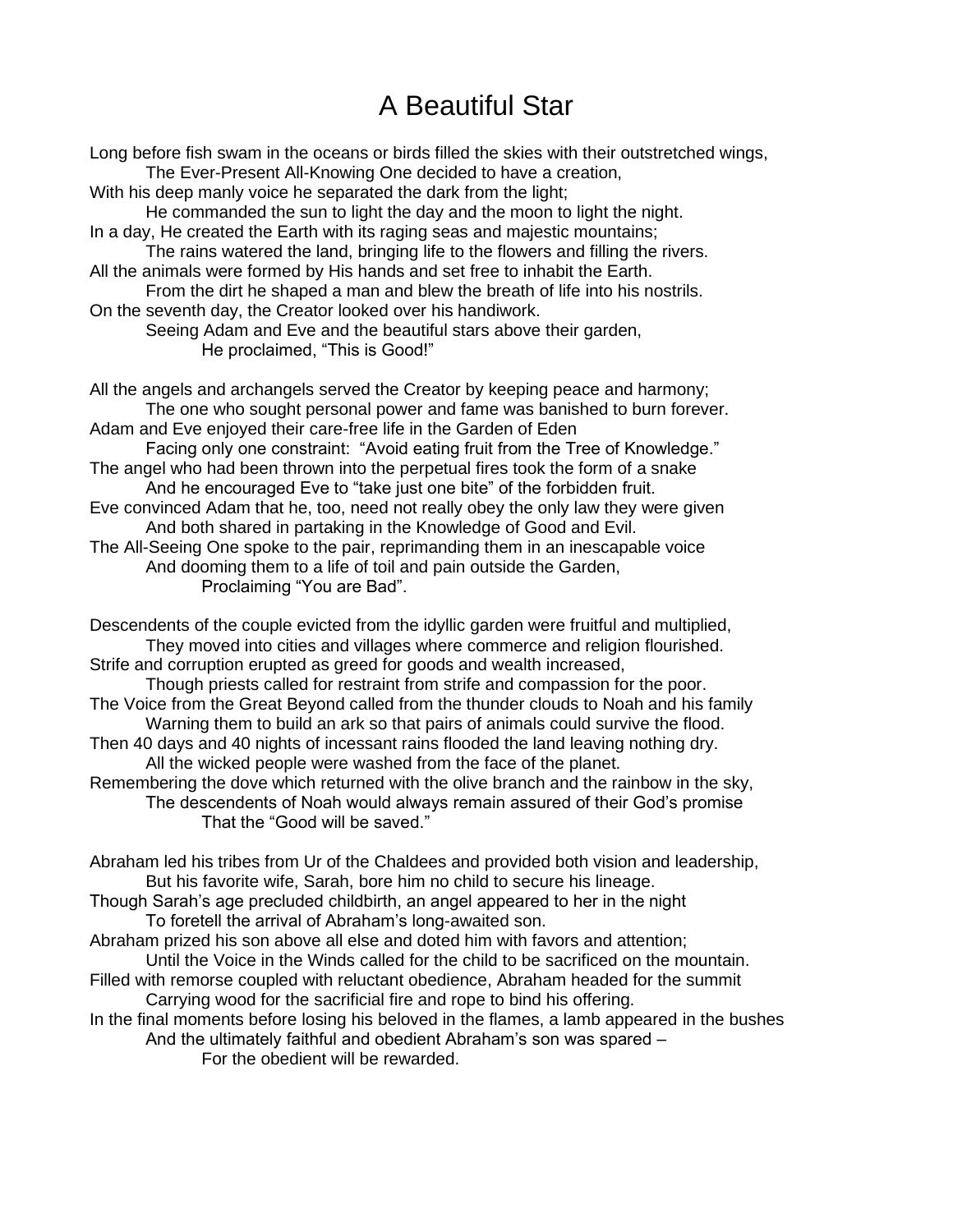… And for centuries beautiful stars filled the nighttime sky.

In Nazareth of Galilee, young Mary became betrothed to Joseph the carpenter Yet to the disdain of their families, Mary discovered that she was pregnant. An angel of the Almighty appeared to her to announce that hers would be the Son of God That was coming to bring Peace to all Nations – she should not be afraid. Both Joseph and Mary struggled to believe that lowly folk like themselves Had been chosen to bring such glorious salvation into the world. Casting aside their doubts and anxieties, and in obedience also to Roman decrees The couple set off to Bethlehem to be counted in the census for taxation. Though Mary was ready to deliver her child, they could find no room in the inn. So Joseph prepared the manger in the stable under the stars and God's blessing arrived for all people.

Seated under the twinkling stars of the cloudless winter nighttime sky, Faithful shepherds kept careful watch over their restive flocks. Though undisturbed for countless nights (except for occasional poachers) On the night of the Beautiful Star the skies were filled with hosts of angels. The heavenly chorus proclaimed "Peace on Earth – Good Will to All" And sent the shepherds to visit the new born baby in the humble manger. Flocks of sheep and herds of cattle joined the shepherds in paying homage To the King of Kings, the Lord of Lords, the long-awaited Messiah. Mary and Joseph tended their first-born child, received the multitudes of guests, And held memories of angels and shepherds in their hearts, and All who believed were filled with Hope.

Three wandering wise men from distant kingdoms beyond the eastern rivers Also gazed on the Beautiful Star and decided to seek the treasure it proclaimed. While seeking guidance from the local governor, he requested a report of their findings But an angel of the night advised them to return by another route. After nights of fervent quest, the Beautiful Star rested over the manger in Bethlehem Where the Wise Men joined in the celebration of the beautiful baby's birth. Their gifts of gold, frankincense and myrrh were worthy of presentation to a noble king And Mary treasured them along with the shepherd's simple songs. The stable behind the inn was filled with joy and harmony beyond imagination As friends and strangers, the poor and the wealthy rejoiced to receive God's Gift And the powerful bowed down to the Prince of Peace.

And so .. 'neath the light of the Beautiful Star on that first Christmas Night, God sent his only begotten son to heal the pain of separation. The promise of the rainbow was fulfilled in the incarnation of hope And the faithfulness of the Virgin would inspire generations to come. The children of Abraham remembered the obedience of their ancestors And rejoiced in the promise of a fulfilled life for to those who followed the law. The baby born in a manger would grow in stature and in favor with God and man Eventually sending his disciples to preach the good news in every land. For more than two millennia, in barrios and villages, in cities and towns Priests and laity would gather to praise God who sent the Child of the Star And God said, "This, too, is Good."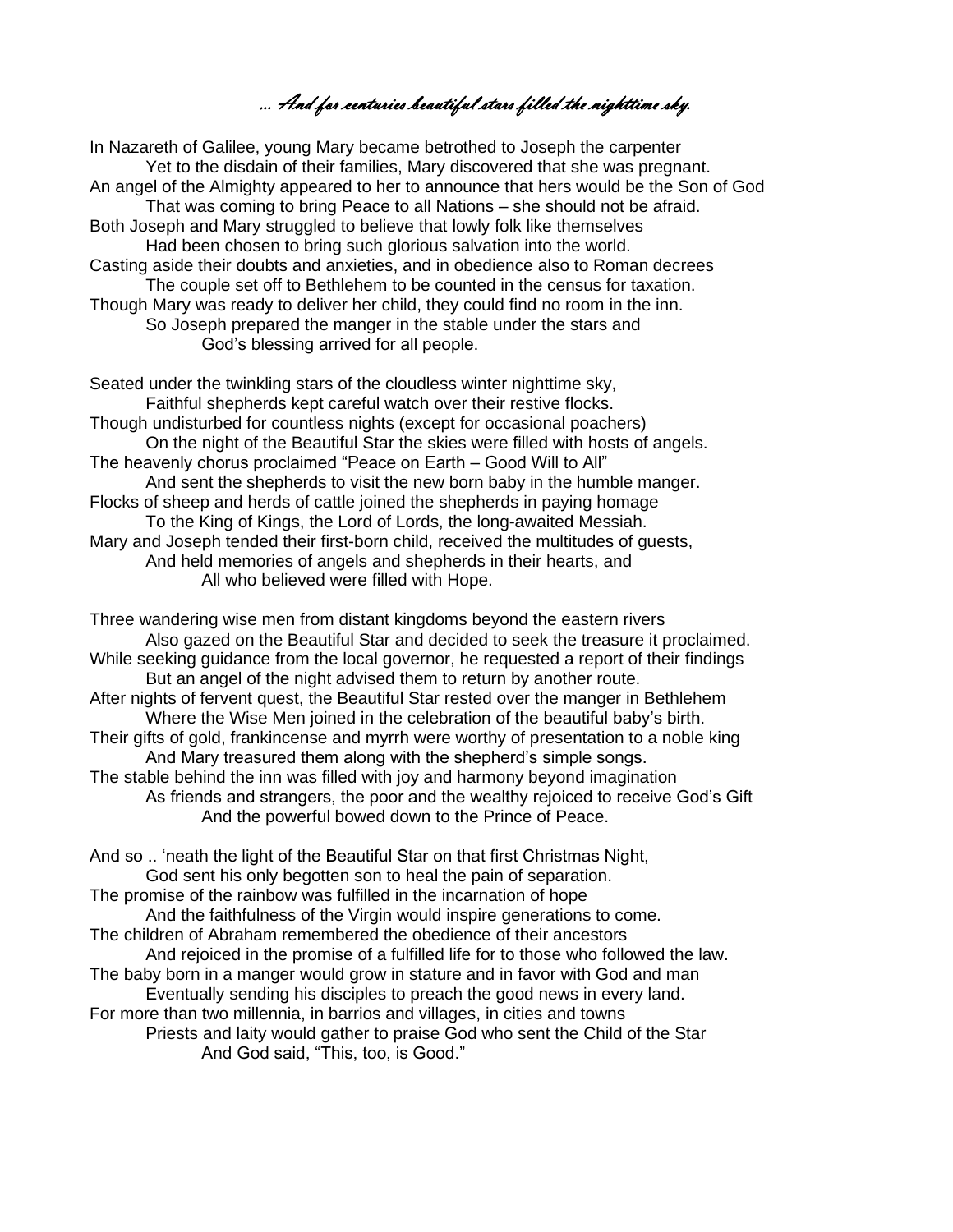## Midsummer Moon

The moment arrived that energy could no longer contain matter, nor time subsume space And Is-ness burst free from the bonds of Nothingness as the Universe became manifest. Echoes of the searing heat remained for epochs in the vastness of cosmic background noise. After 14 billion years, countless stars, planets and species carry on the cosmic dance. Great clouds of elemental gasses congealed then ignited to light the skies with stellar flares. When the flaming giants collapsed, all the life-essential elements were formed. The wispy arms of the Milky Way galaxy had witnessed countless of these supernovae and From the element rich debris burst forth a Sun with planets, comets and moons. A silvery moon soon sailed around the Blue Marble, observing as it circled That green plants and multicolored flowers emerged, slowly, from the rolling seas And the Universe embodied Autopoesis, Communion and Differentiation.

In the verdant boundary between the African savannah and the jungle, a bold experiment began. Walking upright on their hind legs, forest creatures ventured out under the daylight sun. This new posture allowed vocal chords to produce primal speech and freed arms to carry food. Women could birth babies with larger heads through their expanded pelvic bones. As the exploratory urge mounted, the walkers ventured out of Africa to cover Planet Earth. They harnessed fire for cooking, domesticated animals and physically adapted to locales. Along lake shores, rivers and sea coasts groups of families settled into the rhythms particular places. They created languages, epic myths and social forms appropriate to their environments. Trade flourished among the settlements as groups perfected ways to enhance existing crops. Mining minerals allowed concentrated buildings and useful tools for growing societies. While the silvery moon watched the flourishing of a species.

While most people concentrated on their daily tasks essential for growth and survival, Some heard the Voice of the Unsynonymous and taught truths from the Depths. Born of a wealthy noble, Siddhartha first saw death and suffering with an immensely opened heart. Enlightened under a boa tree, the Buddha returned to guide others on an 8-fold path. As strife and suffering mounted in kingdoms along the Yellow River, wise Confucius looked around To see profound harmony, the Yin and Yang, whose balance led to peace within and without. Jesus, the carpenter's son, studied his God's scriptures and heard the call in his heart, He beckoned each person to serve God, and in his dying transformed death. Midsummer Moon watched holy men and women transforming interior vision into social form As increasingly complex societies were held together by rituals and holy days, And the Universe's drive for communion became self-conscious.

Generally, societies grew and cared for their inhabitants and the environment that surrounded them; When social pain abounded, some heard the Voice in the Thunder, and led transformation. American democracy entered its  $2^{nd}$  century with only  $\frac{1}{2}$  of its citizens eligible to vote;

Susan B. Anthony led boycotts and lobbying efforts until the Constitution was amended. Three centuries of British colonial rule left a nation without control of its own destiny,

Mahatma Gandhi turned interior resolve into political action until a new flag flew in the land. Nelson Mandela's objections to South African apartheid laws landed him in prison;

But his vision for a better way persisted until he became President under new rules. Midsummer moon shone over times of calm and times of disruption

Affirming both dynamics of organization and collapse in the on-going dance of creativity, For the Universe knows radical differentiation.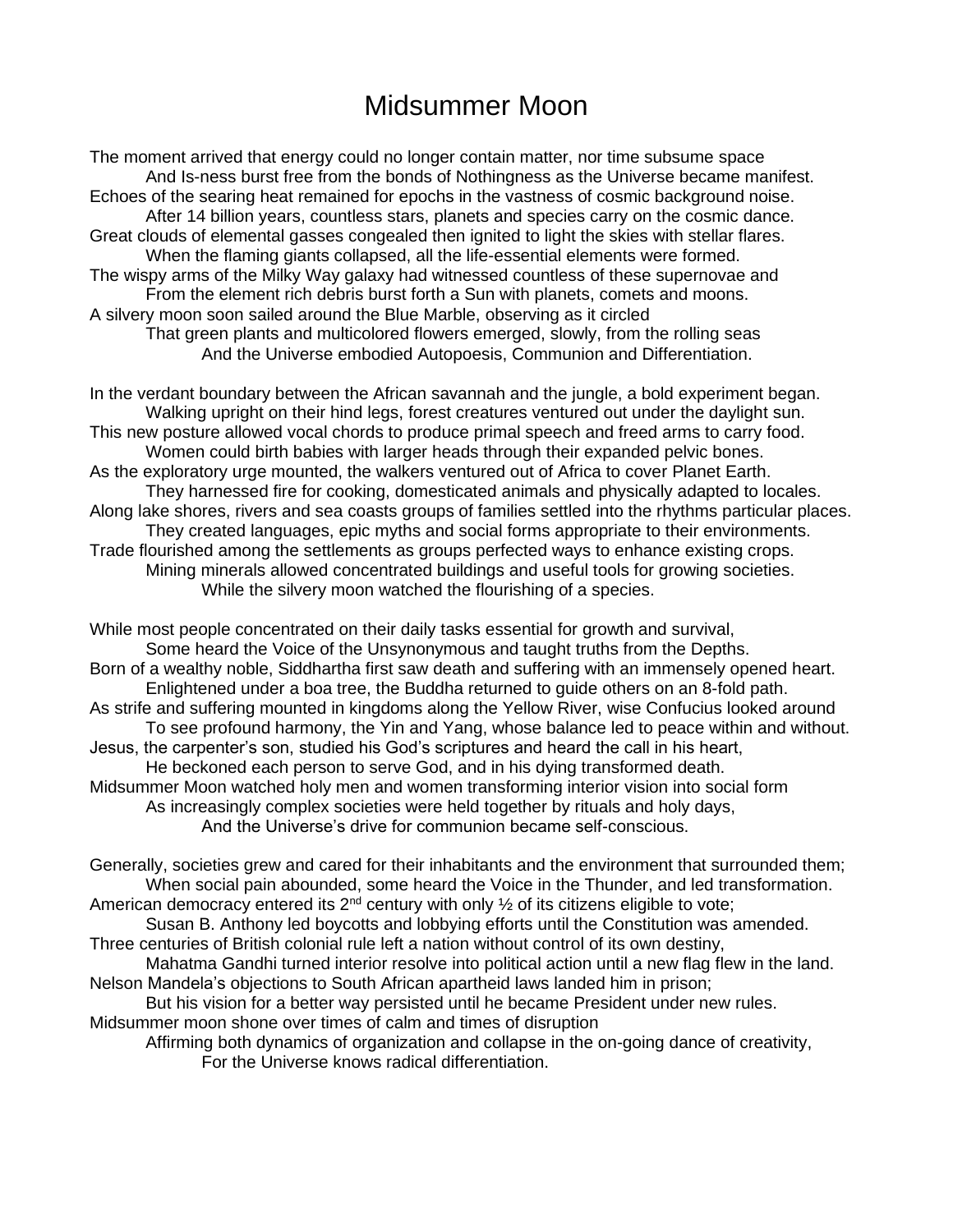… and for eons Midsummer Moon slid across a starlit sky.

Midsummer Moon felt an extra warm blast, and knew a gentle touch when the Eagle landed. The Universe crossed a threshold when one species crossed from planet to moon. Having tapped millenniums worth of fossilized sunlight to fuel its species-specific economy Some social visionaries warned of global warming and sought simpler lifestyles. Though oceans surrounded every land, human population centers taxed potable water supplies. Peace makers sought creative solutions to festering disputes over the precious liquid. Mother Earth loved all her children but never had a single species so taxed her finite resources, Voices from every land began to call for new policies and protections. When consumption and rampant extraction diminished opportunities for the non-human species, Cries for patterns of sustainable environmental practices fell on receptive ears And Hope for every species spread across the land.

Social forms forged by isolated tribes and growing nations

Proved inadequate for highly literate societies in a global village.

Educational patterns that focused only on rote memorization and frequent repetition

Gave way to integrated thinking and exploration as internet connectivity opened new vistas.

Global economic calculations had long discounted all environmental effects But carbon exchanges and renewable energy sources led to new valuations.

Religious leaders reexamined their ancient sources and heeded modern wisdom

In order to reinstate the natural world as a source of Beauty, Awe and Wonder.

Finally, political leadership reflected the diversity of their constituency

And adopted participatory decision-making patterns at all social levels.

And Planet Earth became self-conscious.

In the foot-print on its dusty surface, Midsummer Moon

Felt both the extreme pride and the internal emptiness of the human species.

Centuries of frantic actions to produce more stuff led only to homes full of clutter

Though compassionate ones were advocating simplified living and meaningful activities. Scientific rationalism split from religious wisdom left both adrift and shallow

Though conscious ones saw the oneness of the Universe, saw that Matter and Spirit are one. Ancient religious traditions, adrift from originating lifestyles remained in society as hollow practices

Though contemplative ones gave global forms to historic rituals.

Instead of precipitating ongoing strife over whose religious rites were legitimate,

Contemporary saints and sages were inventing inclusive profound practices In the light of the Midsummer Moon.

Sixty-five million journeys around the sun earlier, Midsummer Moon saw

Ferns and dinosaurs being replaced by flowers and mammals as the Cenozoic Era began.

Although some backward-looking leaders advocated using exclusively technological fixes, Ever larger numbers of people decided to live in the Ecozoic Era.

The all-pervasive processes of the Universe flourished on the consciousness-rich Planet As each species found its unique role on the global stage.

New social forms and cultural patterns enabled inclusion of diverse perspectives As communication channels bridged chasms of distance in the global village.

The Universe took complexity to a new level on Planet Earth and

Midsummer Moon joined in the Cosmic Dance;

And All knew "It was Good".